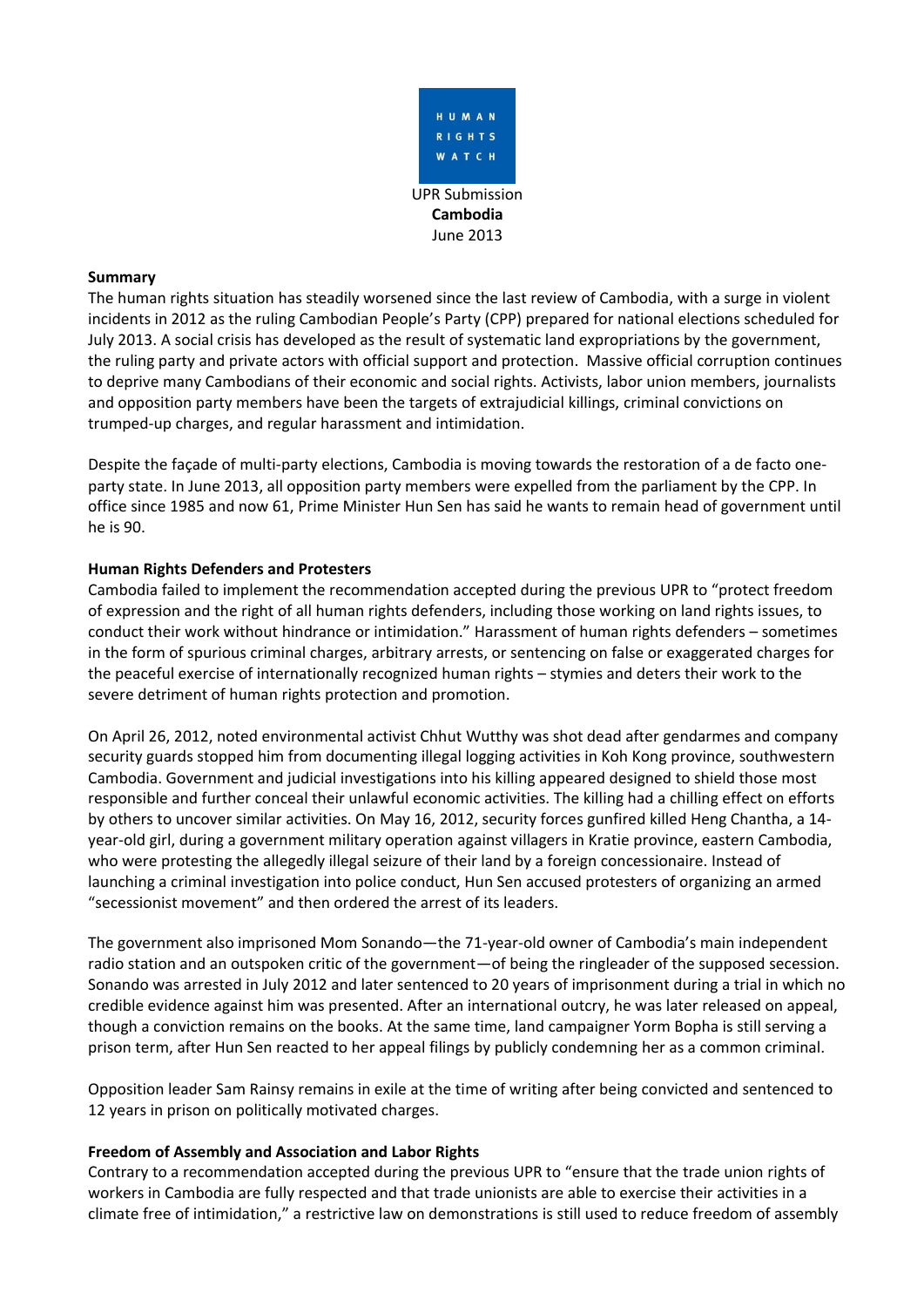and association, especially by the political party opposition, organized labor and land protesters. Attempts to exercise these rights, including strikes, are often broken up violently by the security forces.

Physical and psychological conditions in factories have resulted in frequent mass fainting of workers. Two factories collapsed in May 2013, killing two workers and injuring 44 others, but no criminal charges were initiated against factory builders, owners or operators. Instead, labor leaders, such as Cambodian Federation of Unions President Rong Chhun, have been repeatedly subject to legal harassment.

#### **Attacks on and Control of the Media**

Cambodian journalists have long suffered violent repression. No killings of journalists have resulted in conviction of the perpetrators or those who authorized the attacks. The most recent killing, in early September 2012, was of Hang Serei Oudom, whose bludgeoned body was found in the trunk of a car. As of this writing, no one has been convicted of this murder.

As a result of the suppression of the pluralistic media that re-emerged in the 1990s, all state and private television stations and almost all print media, domestic radio stations, and news websites are now controlled by or loyal to the CPP. The imprisonment of Mom Sonando, owner of the independent Beehive Radio, resulted in a toning down of the station's criticism of the government. The taming of Beehive extended the widespread practice of self-censorship on the part of an oppressed media, long also threatened by misuse of legislation against "defamation," "disinformation" and "incitement" to criminalize truthful reporting.

#### **Politically Controlled Judiciary**

Cambodia failed to implement the recommendations on the independence of the judiciary, including "ensur[ing] the independence of the judiciary, without any political intervention." In fact, the judiciary continues to be controlled by the CPP. The chief justice of the Supreme Court is a member of the standing committee of the Central Committee of the CPP. Judges and prosecutors are summoned to party meetings to carry out party work. While some judges occasionally act independently of the wishes of powerful CPP figures, this exceptional behavior is negated by the overall political subservience of the judicial system. The courts are regularly used for political purposes to convict and intimidate critics. Fair trial standards are routinely ignored, even after 20 years of donor assistance in judicial training.

#### **Torture and Other Ill-Treatment**

Torture continues to be frequently used by police and gendarmes to extract "confessions" from those accused of crimes. Courts routinely rely on such coerced evidence to convict suspects, often in the absence of any other evidence. Beatings are the main method, while whipping, caning, electric shock and suffocation with plastic bags are also used. Conditions in many prisons are so substandard as to constitute cruel, inhuman or degrading treatment.

### **Arbitrary Detention, Torture and Ill-treatment of Drug Users**

Cambodia failed to implement the recommendation accepted during the previous UPR to "close the so-called rehabilitation centres." Cambodian law permits arbitrary "administrative detention" without trial in locked detention centers for up to two years, ostensibly for "treatment" or "rehabilitation." Former detainees report that instead of receiving proper treatment, they have been held without due process and subjected to physical and sexual violence, including electric shocks, beatings with electrical wire, forced labor, and harsh military drills.

#### **Land Grabbing**

Cambodia's land crisis is the result of the government granting enormous economic and other concessions to foreign and domestic companies. Many of the owners are high-ranking CPP officials and financiers of the party, including its election campaign in 2013. Others are senior members of the country's national armed forces and police. These policies are estimated to have adversely affected some 700,000 Cambodians. Resistance to land takings had led to large numbers of protests. In 2012, the government arrested more than two hundred land activists and defenders.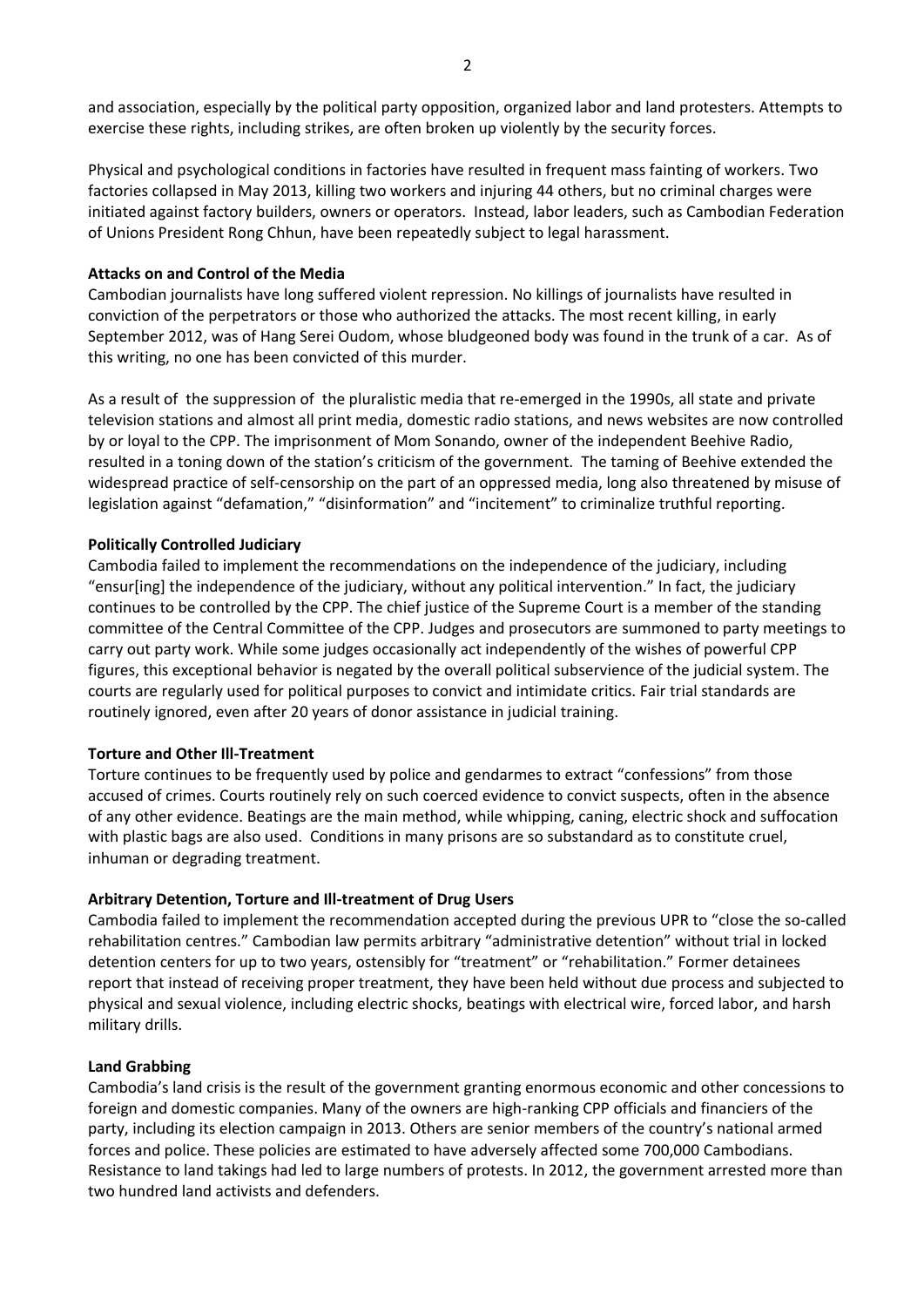On May 7, 2012, Hun Sen issued Order 01BB, temporarily halting the granting of concessions and inaugurating a program of providing ownership titles to some people allegedly living illegally on concession or other state-owned land. He created a corps of CPP-recruited youths to measure the land alongside government officials and presided over the subsequent distribution of land titles. He also ordered the exclusion of anyone other than the youth squads and authorized officials from involvement in or monitoring of the land titling program. Although the program has benefitted many poor villagers, other victims of landgrabbing remain excluded from titling processes, evidently to punish them for having long protested their illtreatment. There is also evidence that the program is being used to compel indigenous minorities to give up their right to communal ownership of traditional land-holdings, to pressure supporters of the opposition to switch to the CPP, and to give ownership of land to CPP officials and their business associates not entitled to it. Meanwhile, people from many other rural and urban communities continue to live under constant threat of forced eviction without due process and just compensation.

## **Lack of Accountability for Khmer Rouge Crimes, 1975-79**

Despite high hopes, the United Nations-assisted Extraordinary Chambers in the Courts of Cambodia (ECCC, or the Khmer Rouge Tribunal) has done little to address Cambodia's fundamental problems of impunity. Indeed, its failure to investigate significant numbers of individuals credibly alleged to have been responsible for the most serious international crimes has sent a clear message to Cambodians that powerful or connected individuals are above the law.

Having spent more than US\$ 200 million, the ECCC has so far only convicted Kaing Guek Eav alias Duch, who confessed to mass murder and torture at the infamous Tuel Sleng detention center. Due to delays arising largely from active obstruction and passive non-cooperation by the government, one of the four persons indicted for trial as Khmer Rouge senior leaders has died, a second has been declared too ill to be tried, and the two remaining in the dock are being prosecuted in a "mini-trial" covering only one of the multiple charges against them.

Government non-cooperation with investigations into four additional suspects means there is no prospect they can be tried. Government opposition has also either prevented investigations that might implicate current CPP figures in Khmer Rouge crimes or ensured that evidence of this discovered or known by ECCC investigators does not become public.

### **Impunity for Other Crimes, 1979 to Present**

The shielding of Khmer Rouge-era criminals is replicated in consistent failures since 1979 to prosecute government, military, and police authorities against whom there is credible evidence of involvement in serious post-Khmer Rouge human rights violations, including torture of political prisoners as well as murder and attempted murder of opposition politicians, other political and social activists, journalists and protesters.

The victims include more than 300 people who were killed in politically motivated attacks between 1991 and 2012. In many cases, as with members of the death squads formed to violently sabotage the implementation of the 1991 Paris Agreements to hold free and fair elections in Cambodia, the perpetrators are not only known, but have been promoted to high positions in the current government, armed forces and police. This is true of Cambodian military officers who carried out a campaign of killings after the July 1997 coup orchestrated by Hun Sen and CPP elements most loyal to him. Nor has anyone been prosecuted for the attempted 1997 assassination of the then newly emerging opposition leader Sam Rainsy, despite compelling evidence implicating elements of Hun Sen's personal bodyguard unit.

### **Cooperation with UN Human Rights Mechanisms**

The CPP and the government, and in particular Hun Sen, have responded to the reports by UN special representatives and rapporteurs with personal attacks, publicly insulting them, often refusing to meet them, or calling for their dismissal. In 2011, similar treatment was applied to the head of the Cambodia office of the UN High Commissioner for Human Rights (OHCHR), who departed after the government threatened to close the office if he did not leave. In May 2013, the current special rapporteur on human rights in Cambodia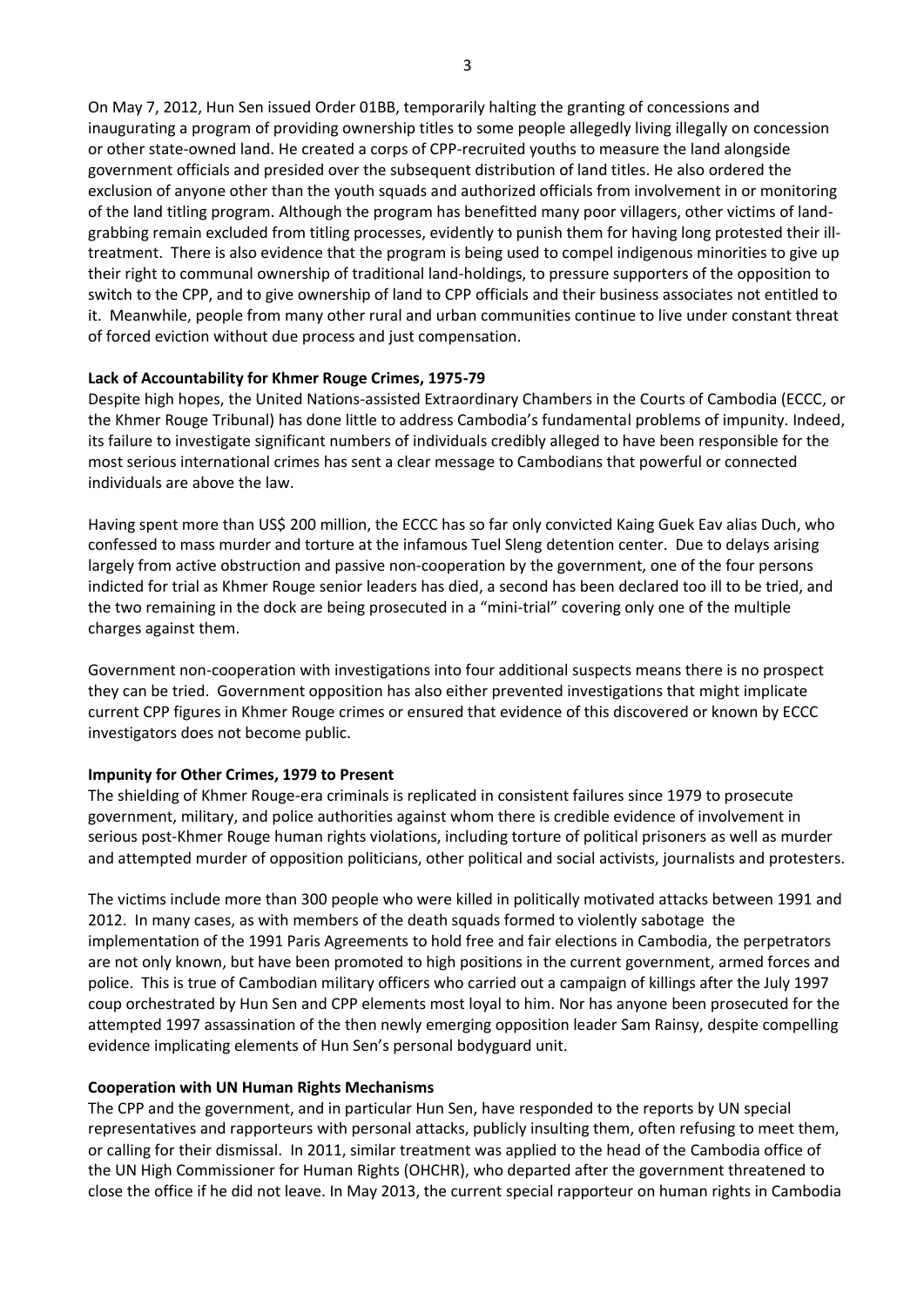was subjected to orchestrated public attacks spearheaded by a prominent Hun Sen youth land titling operative, demanding an end to such UN human rights work.

### **General Recommendations:**

- Establish a professional and independent police and gendarmerie whose leadership is appointed by independent commissions, which also have the power to audit the police and gendarmerie, investigate complaints, and dismiss officers who violate a professional code of conduct.
- Create a wholly professional and independent judiciary and prosecution service. Judges and prosecutors should be appointed by an independent judicial commission, which also has the power to investigate complaints and discipline judges and prosecutors who violate a professional code of conduct.
- Ban senior military and police officials, state civil servants, judges, and prosecutors holding official or unofficial positions of leadership in political parties and engaging in politically partisan campaigning activities.
- Revise legislation in force to make it a crime to obstruct the administration of justice, including by instructing or putting undue pressure on police officials, judges, or prosecutors to act or not act in a particular manner.
- Revise legislation to abolish compulsory detention for "treatment" of drug users and to create voluntary, evidence-based health and social services in the community that respect human rights of drug users.
- Revise legislation in force to decriminalize defamation and lift restrictions on assembly that effectively negate the right to freedom of assembly.
- Fulfill a set of benchmarks demonstrating the government's willingness to respond in a professional and impartial manner to allegations of human rights abuses brought by victims and their families, human rights organizations and other civil society groups, the UN human rights office and other UN agencies, the media, and others who bring concerns to the government's attention.
- Establish a genuinely independent National Human Rights Commission in accordance with the standards set out in the Paris Principles.
- Establish a genuinely independent national torture preventive mechanism with the necessary mandate and resources to fulfil Cambodia's obligations under the Optional Protocol to the Convention against Torture.
- Urgently review all cases of people who may be detained or under criminal or judicial investigation on account of their exercise of basic human rights and the immediate release or dropping of proceedings against all for whom this is the case.

# **Impunity:**

- Investigate and appropriately prosecute longstanding cases of human rights violations such as the 1997 grenade attack on an opposition rally and summary executions committed after the 1997 coup, as well as more recent rights violations, such as excessive use of force by the military and police in forced evictions and the assassinations of labor leaders and journalists.
- Cease all active and passive obstruction of ECCC investigations and judicial processes, allowing the tribunal to proceed with further warranted prosecutions of any suspects within its personal jurisdiction and ending cover-up of evidence being kept secret on political grounds.

# **Freedom of Expression, Assembly, and Association:**

 Cease the harassment, arbitrary arrest, and physical attacks on human rights defenders, journalists, labor organizers, civil society activists, and opposition party members; and investigate and prosecute the perpetrators of such attacks.